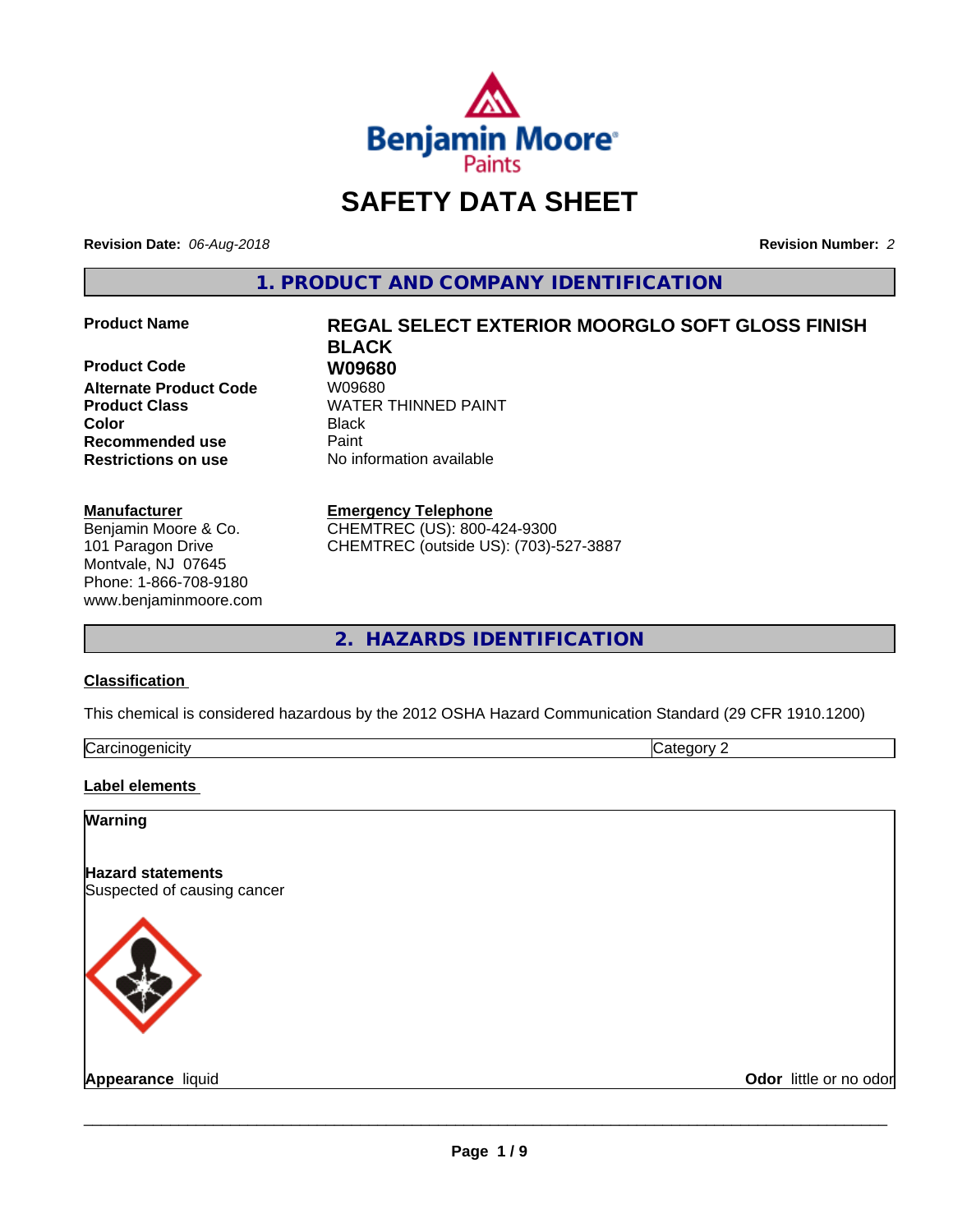#### **Precautionary Statements - Prevention**

Obtain special instructions before use Do not handle until all safety precautions have been read and understood Use personal protective equipment as required

#### **Precautionary Statements - Response**

IF exposed or concerned: Get medical advice/attention

#### **Precautionary Statements - Storage**

Store locked up

#### **Precautionary Statements - Disposal**

Dispose of contents/container to an approved waste disposal plant

#### **Hazards not otherwise classified (HNOC)**

Not applicable

#### **Other information**

No information available

### **3. COMPOSITION INFORMATION ON COMPONENTS**

| <b>Chemical name</b>            | <b>CAS No.</b> | Weight-% |
|---------------------------------|----------------|----------|
| Zinc oxide                      | 1314-13-2      |          |
| Carbon black                    | 1333-86-4      |          |
| Sodium C14-C16 olefin sulfonate | 68439-57-6     | v.J      |

### **4. FIRST AID MEASURES**

| <b>General Advice</b>                            | No hazards which require special first aid measures.                                                     |
|--------------------------------------------------|----------------------------------------------------------------------------------------------------------|
| <b>Eye Contact</b>                               | Rinse thoroughly with plenty of water for at least 15 minutes and consult a<br>physician.                |
| <b>Skin Contact</b>                              | Wash off immediately with soap and plenty of water while removing all<br>contaminated clothes and shoes. |
| <b>Inhalation</b>                                | Move to fresh air. If symptoms persist, call a physician.                                                |
| Ingestion                                        | Clean mouth with water and afterwards drink plenty of water. Consult a physician<br>if necessary.        |
| <b>Most Important</b><br><b>Symptoms/Effects</b> | None known.                                                                                              |
| <b>Notes To Physician</b>                        | Treat symptomatically.                                                                                   |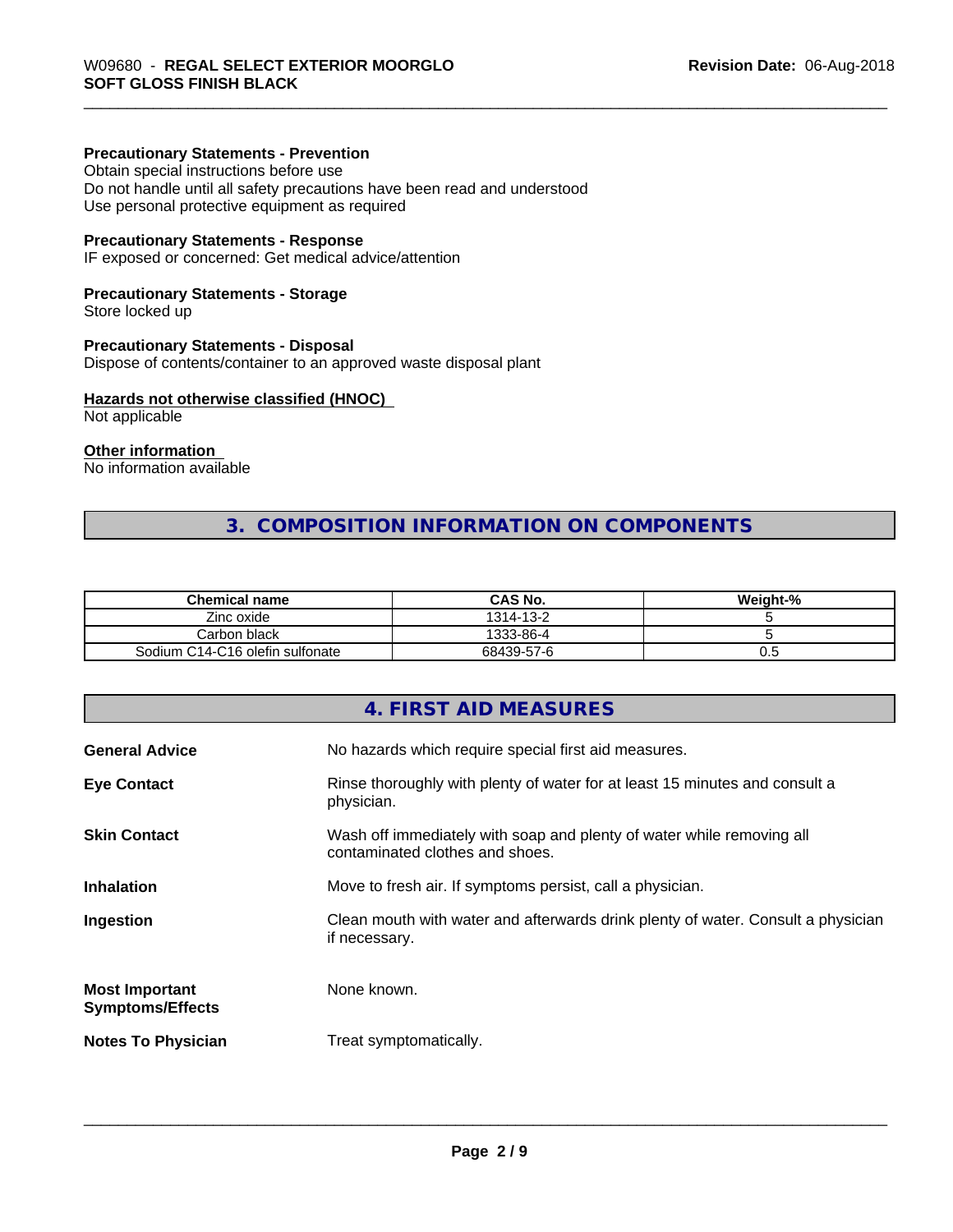## **5. FIRE-FIGHTING MEASURES**

| <b>Suitable Extinguishing Media</b>                                              | Use extinguishing measures that are appropriate to local<br>circumstances and the surrounding environment.                                   |  |  |
|----------------------------------------------------------------------------------|----------------------------------------------------------------------------------------------------------------------------------------------|--|--|
| <b>Protective Equipment And Precautions For</b><br><b>Firefighters</b>           | As in any fire, wear self-contained breathing apparatus<br>pressure-demand, MSHA/NIOSH (approved or equivalent)<br>and full protective gear. |  |  |
| <b>Specific Hazards Arising From The Chemical</b>                                | Closed containers may rupture if exposed to fire or<br>extreme heat.                                                                         |  |  |
| <b>Sensitivity To Mechanical Impact</b>                                          | No.                                                                                                                                          |  |  |
| <b>Sensitivity To Static Discharge</b>                                           | No.                                                                                                                                          |  |  |
| <b>Flash Point Data</b><br>Flash Point (°F)<br>Flash Point (°C)<br><b>Method</b> | Not applicable<br>Not applicable<br>Not applicable                                                                                           |  |  |
| <b>Flammability Limits In Air</b>                                                |                                                                                                                                              |  |  |
| Lower flammability limit:<br><b>Upper flammability limit:</b>                    | Not applicable<br>Not applicable                                                                                                             |  |  |
| <b>NFPA</b><br>Health: 1<br>Flammability: 0                                      | <b>Instability: 0</b><br><b>Special: Not Applicable</b>                                                                                      |  |  |
| <b>NFPA Legend</b>                                                               |                                                                                                                                              |  |  |

- 0 Not Hazardous
- 1 Slightly
- 2 Moderate
- 3 High
- 4 Severe

*The ratings assigned are only suggested ratings, the contractor/employer has ultimate responsibilities for NFPA ratings where this system is used.*

*Additional information regarding the NFPA rating system is available from the National Fire Protection Agency (NFPA) at www.nfpa.org.*

#### **6. ACCIDENTAL RELEASE MEASURES**

| <b>Personal Precautions</b>      | Avoid contact with skin, eyes and clothing. Ensure adequate ventilation.                             |
|----------------------------------|------------------------------------------------------------------------------------------------------|
| <b>Other Information</b>         | Prevent further leakage or spillage if safe to do so.                                                |
| <b>Environmental precautions</b> | See Section 12 for additional Ecological Information.                                                |
| <b>Methods for Cleaning Up</b>   | Soak up with inert absorbent material. Sweep up and shovel into suitable<br>containers for disposal. |
|                                  | $\overline{z}$ in the start into $\overline{z}$                                                      |

**7. HANDLING AND STORAGE**

Handling **Handling** Avoid contact with skin, eyes and clothing. Avoid breathing vapors, spray mists or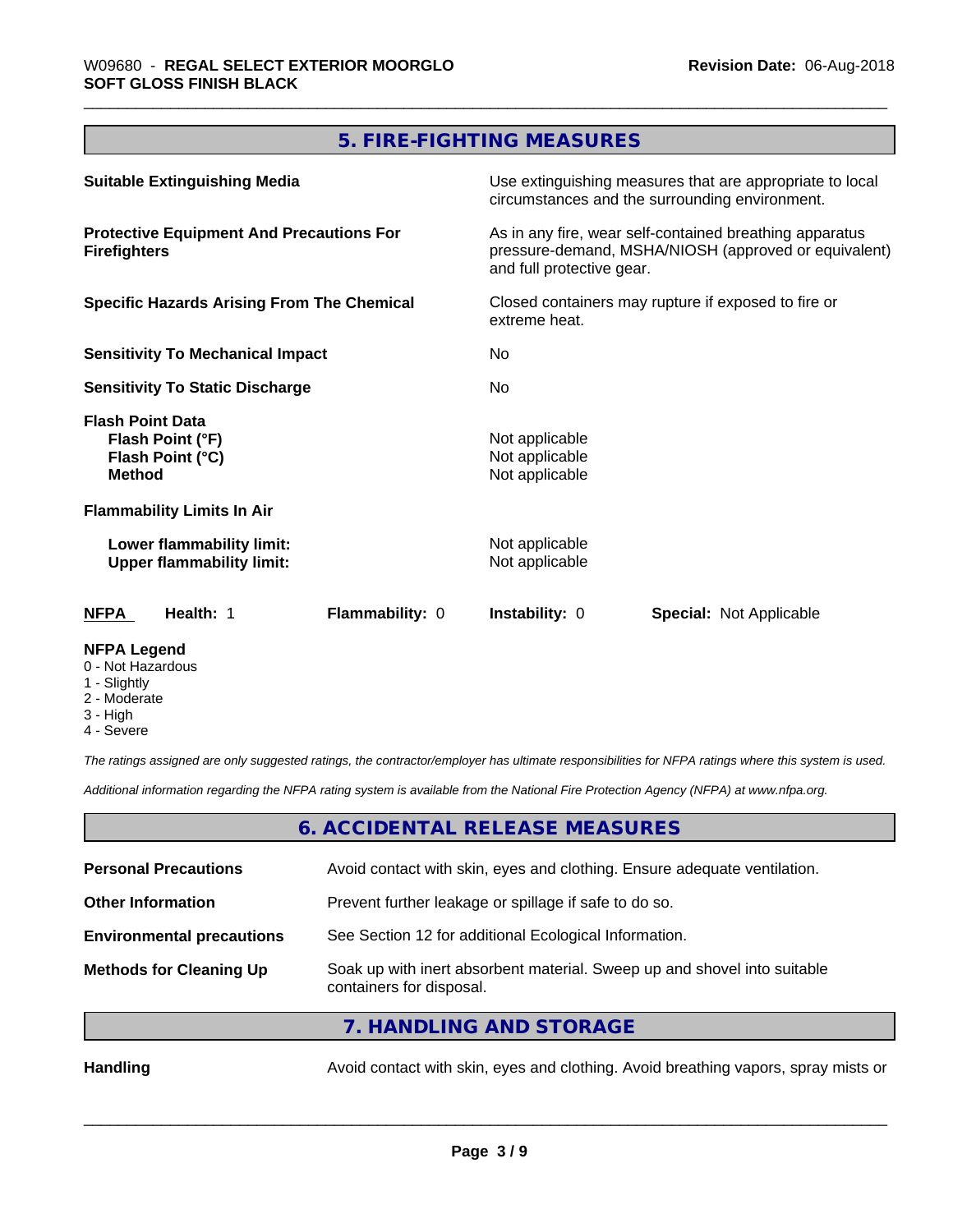sanding dust. In case of insufficient ventilation, wear suitable respiratory equipment.

#### **Storage** Keep container tightly closed. Keep out of the reach of children.

**Incompatible Materials** No information available

#### **8. EXPOSURE CONTROLS/PERSONAL PROTECTION**

#### **Exposure Limits**

| <b>Chemical name</b> | <b>ACGIH TLV</b>          | <b>OSHA PEL</b>            |
|----------------------|---------------------------|----------------------------|
| Zinc oxide           | 2 mg/m <sup>3</sup> - TWA | 5 mg/m <sup>3</sup> - TWA  |
|                      | 10 mg/m $3$ - STEL        | 15 mg/m $3$ - TWA          |
| Carbon black         | 3 ma/m <sup>3</sup> - TWA | $3.5 \text{ mg/m}^3$ - TWA |

#### **Legend**

ACGIH - American Conference of Governmental Industrial Hygienists Exposure Limits OSHA - Occupational Safety & Health Administration Exposure Limits N/E - Not Established

**Engineering Measures** Ensure adequate ventilation, especially in confined areas.

#### **Personal Protective Equipment**

| <b>Eye/Face Protection</b>    | Safety glasses with side-shields.                                        |
|-------------------------------|--------------------------------------------------------------------------|
| <b>Skin Protection</b>        | Protective gloves and impervious clothing.                               |
| <b>Respiratory Protection</b> | In case of insufficient ventilation wear suitable respiratory equipment. |
| <b>Hygiene Measures</b>       | Avoid contact with skin, eyes and clothing. Remove and wash contaminated |

#### **9. PHYSICAL AND CHEMICAL PROPERTIES**

clothing before re-use. Wash thoroughly after handling.

| <b>VOC Regulatory Limit (g/L)</b><br>< 50 | Appearance<br>Odor<br><b>Odor Threshold</b><br>Density (Ibs/gal)<br><b>Specific Gravity</b><br>рH<br><b>Viscosity (cps)</b><br>Solubility(ies)<br><b>Water solubility</b><br><b>Evaporation Rate</b><br>Vapor pressure @20 °C (kPa)<br>Vapor density<br>Wt. % Solids<br>Vol. % Solids<br>Wt. % Volatiles<br>Vol. % Volatiles | liquid<br>little or no odor<br>No information available<br>$8.85 - 8.95$<br>$1.06 - 1.08$<br>No information available<br>No information available<br>No information available<br>No information available<br>No information available<br>No information available<br>No information available<br>$30 - 40$<br>$25 - 35$<br>$60 - 70$<br>$65 - 75$ |
|-------------------------------------------|------------------------------------------------------------------------------------------------------------------------------------------------------------------------------------------------------------------------------------------------------------------------------------------------------------------------------|---------------------------------------------------------------------------------------------------------------------------------------------------------------------------------------------------------------------------------------------------------------------------------------------------------------------------------------------------|
|-------------------------------------------|------------------------------------------------------------------------------------------------------------------------------------------------------------------------------------------------------------------------------------------------------------------------------------------------------------------------------|---------------------------------------------------------------------------------------------------------------------------------------------------------------------------------------------------------------------------------------------------------------------------------------------------------------------------------------------------|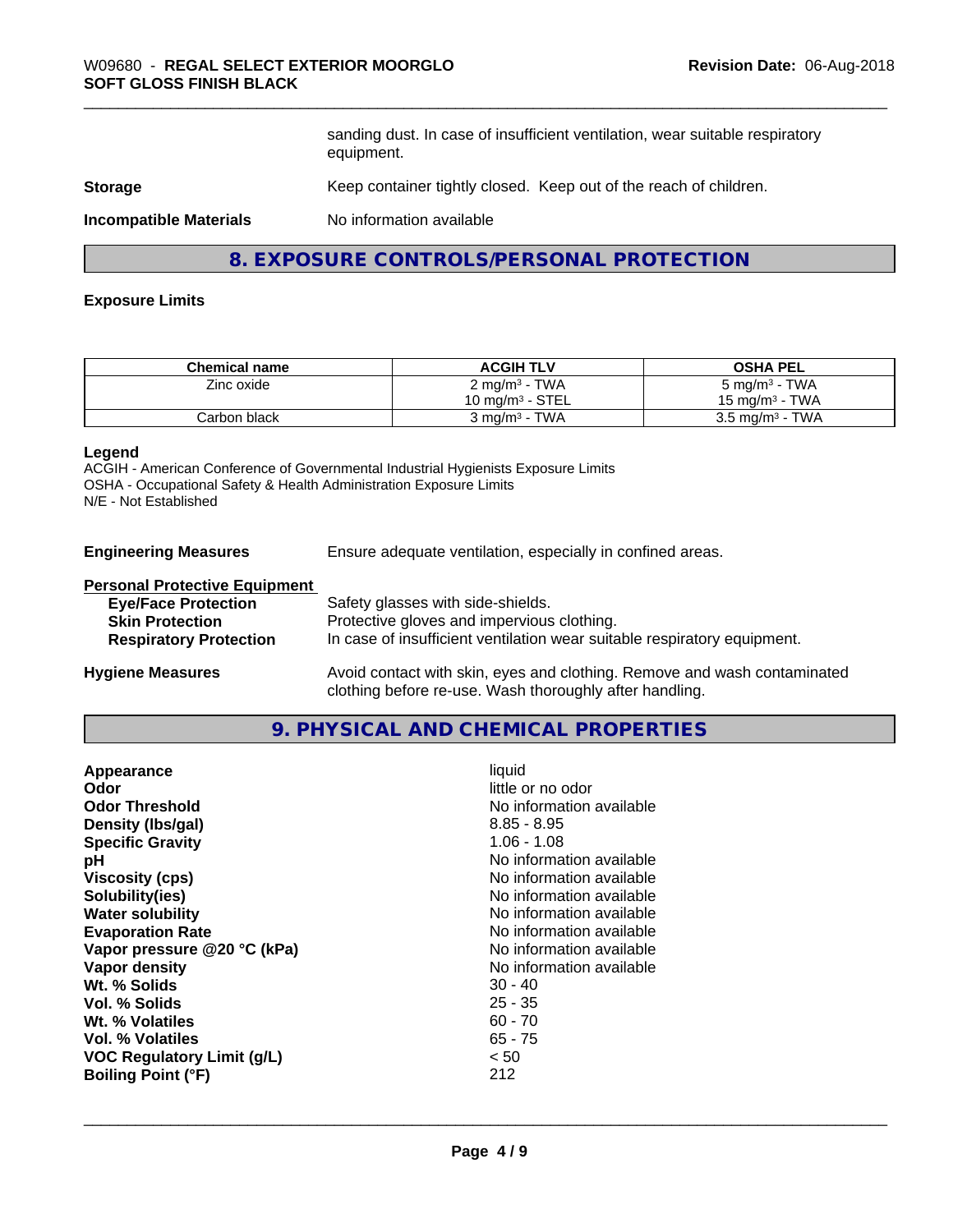**Boiling Point (°C)** 100<br> **Preezing Point (°F)** 22 **Freezing Point (°F)** 32 **Freezing Point (°C)** 0 **Flash Point (°F)**<br> **Flash Point (°C)**<br> **Flash Point (°C)**<br> **C Flash Point (°C)**<br>Method **Flammability (solid, gas)**<br> **Upper flammability limit:**<br>
Upper flammability limit: **Upper flammability limit:**<br> **Lower flammability limit:**<br>
Not applicable<br>
Not applicable **Lower flammability limit:**<br> **Autoignition Temperature (°F)** Not applicable Not applicable **Autoignition Temperature (°F)**<br> **Autoignition Temperature (°C)**<br> **Autoignition Temperature (°C)**<br> **Autoignition Temperature (°C) Autoignition Temperature (°C) Decomposition Temperature (°F)** No information available **Decomposition Temperature (°C)** No information available **Revision Date:** 06-Aug-2018

**Not applicable**<br>**Not applicable No information available** 

#### **10. STABILITY AND REACTIVITY**

| <b>Reactivity</b>                         | Not Applicable                           |
|-------------------------------------------|------------------------------------------|
| <b>Chemical Stability</b>                 | Stable under normal conditions.          |
| <b>Conditions to avoid</b>                | Prevent from freezing.                   |
| <b>Incompatible Materials</b>             | No materials to be especially mentioned. |
| <b>Hazardous Decomposition Products</b>   | None under normal use.                   |
| <b>Possibility of hazardous reactions</b> | None under normal conditions of use.     |

### **11. TOXICOLOGICAL INFORMATION**

| Information on likely routes of exposure                                                                                                                                                                                                                                         |
|----------------------------------------------------------------------------------------------------------------------------------------------------------------------------------------------------------------------------------------------------------------------------------|
| Eye contact, skin contact and inhalation.                                                                                                                                                                                                                                        |
|                                                                                                                                                                                                                                                                                  |
| No information available                                                                                                                                                                                                                                                         |
| Symptoms related to the physical, chemical and toxicological characteristics                                                                                                                                                                                                     |
| No information available                                                                                                                                                                                                                                                         |
| Delayed and immediate effects as well as chronic effects from short and long-term exposure                                                                                                                                                                                       |
| May cause slight irritation.<br>Substance may cause slight skin irritation. Prolonged or repeated contact may dry<br>skin and cause irritation.<br>May cause irritation of respiratory tract.<br>Ingestion may cause gastrointestinal irritation, nausea, vomiting and diarrhea. |
|                                                                                                                                                                                                                                                                                  |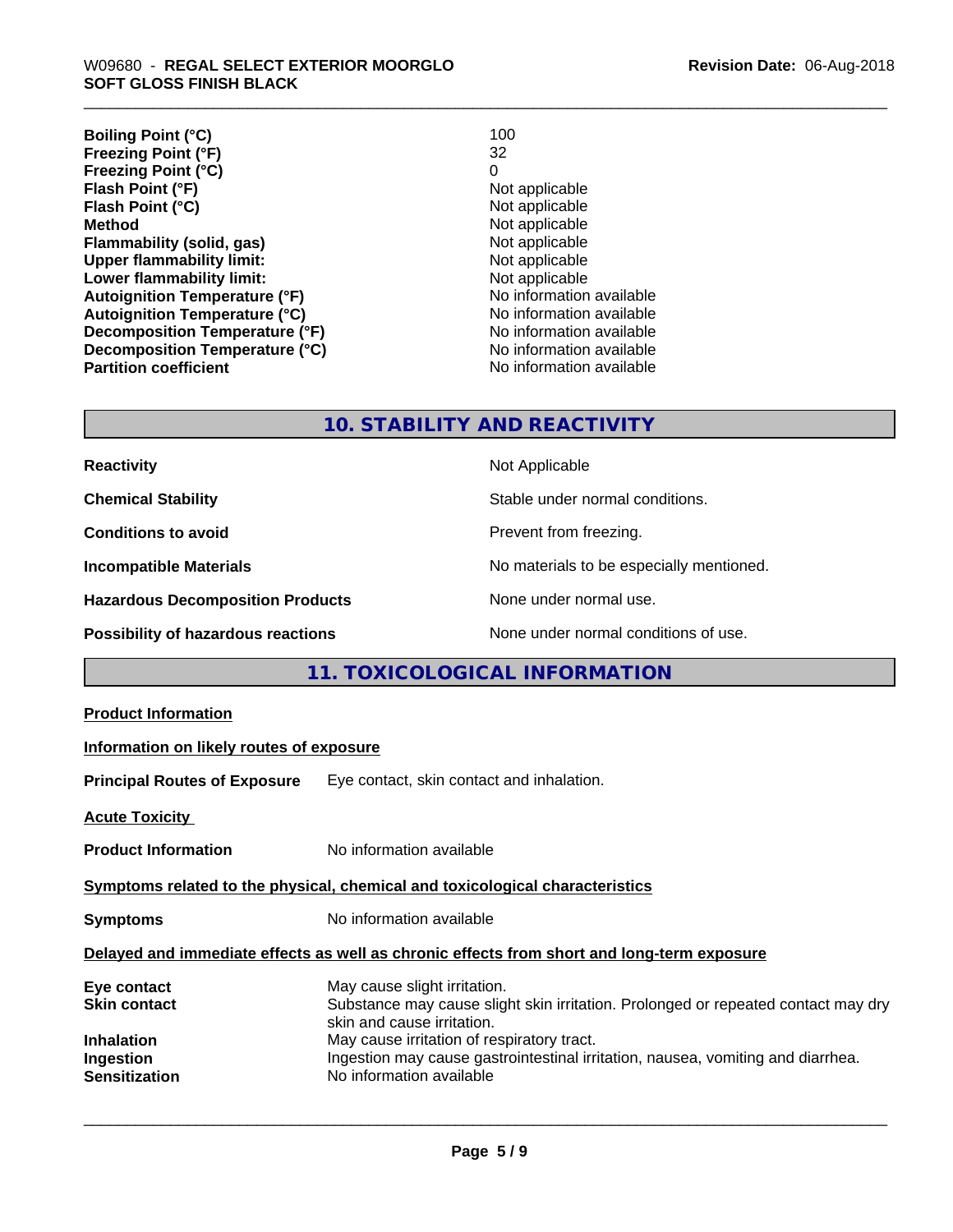| <b>Neurological Effects</b>     | No information available. |
|---------------------------------|---------------------------|
| <b>Mutagenic Effects</b>        | No information available. |
| <b>Reproductive Effects</b>     | No information available. |
| <b>Developmental Effects</b>    | No information available. |
| Target organ effects            | No information available. |
| <b>STOT - single exposure</b>   | No information available. |
| <b>STOT - repeated exposure</b> | No information available. |
| Other adverse effects           | No information available. |
| <b>Aspiration Hazard</b>        | No information available  |
|                                 |                           |

#### **Numerical measures of toxicity**

**ATEmix (oral)** 199555

#### **Component Information**

Zinc oxide LD50 Oral: 5000 mg/kg (Rat) LC50 Inhalation (Dust):  $> 5700$  mg/m<sup>3</sup> (Rat, 4 hr.) Carbon black LD50 Oral: > 15400 mg/kg (Rat) LD50 Dermal: > 3000 mg/kg (Rabbit)

#### **Carcinogenicity**

*The information below indicateswhether each agency has listed any ingredient as a carcinogen:.*

| <b>Chemical name</b>      | <b>IARC</b>                    | <b>NTP</b> | ດເ⊔າ<br>UJNA |
|---------------------------|--------------------------------|------------|--------------|
|                           | . .<br>2B<br>Possible<br>Human |            | Listed       |
| $\sim$<br>Carbor<br>black | Carcinoɑen                     |            |              |

#### **Legend**

IARC - International Agency for Research on Cancer NTP - National Toxicity Program OSHA - Occupational Safety & Health Administration

**12. ECOLOGICAL INFORMATION**

#### **Ecotoxicity Effects**

The environmental impact of this product has not been fully investigated.

#### **Product Information**

#### **Acute Toxicity to Fish**

No information available

#### **Acute Toxicity to Aquatic Invertebrates**

No information available

#### **Acute Toxicity to Aquatic Plants**

No information available

#### **Persistence / Degradability**

No information available.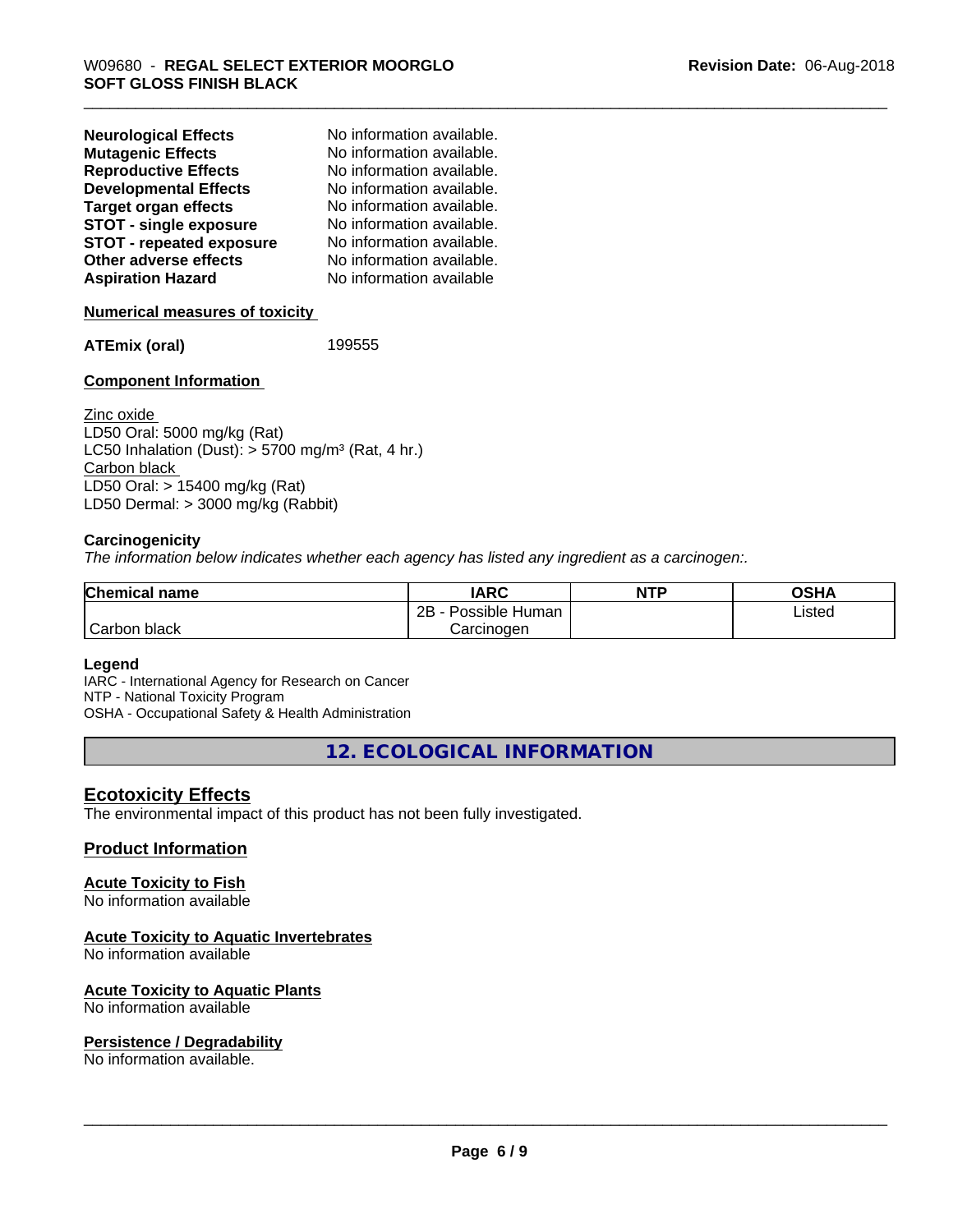#### **Bioaccumulation**

No information available.

#### **Mobility in Environmental Media**

No information available.

#### **Ozone**

No information available

#### **Component Information**

#### **Acute Toxicity to Fish**

No information available

#### **Acute Toxicity to Aquatic Invertebrates**

No information available

#### **Acute Toxicity to Aquatic Plants**

No information available

|                                                                                                                                                                     | 13. DISPOSAL CONSIDERATIONS                                                                                                                                                                                               |  |  |
|---------------------------------------------------------------------------------------------------------------------------------------------------------------------|---------------------------------------------------------------------------------------------------------------------------------------------------------------------------------------------------------------------------|--|--|
| <b>Waste Disposal Method</b>                                                                                                                                        | Dispose of in accordance with federal, state, and local regulations. Local<br>requirements may vary, consult your sanitation department or state-designated<br>environmental protection agency for more disposal options. |  |  |
|                                                                                                                                                                     | <b>14. TRANSPORT INFORMATION</b>                                                                                                                                                                                          |  |  |
| <b>DOT</b>                                                                                                                                                          | Not regulated                                                                                                                                                                                                             |  |  |
| <b>ICAO/IATA</b>                                                                                                                                                    | Not regulated                                                                                                                                                                                                             |  |  |
| <b>IMDG / IMO</b>                                                                                                                                                   | Not regulated                                                                                                                                                                                                             |  |  |
|                                                                                                                                                                     | <b>15. REGULATORY INFORMATION</b>                                                                                                                                                                                         |  |  |
| <b>International Inventories</b>                                                                                                                                    |                                                                                                                                                                                                                           |  |  |
| <b>TSCA: United States</b><br><b>DSL: Canada</b>                                                                                                                    | Yes - All components are listed or exempt.<br>Yes - All components are listed or exempt.                                                                                                                                  |  |  |
| <b>Federal Regulations</b>                                                                                                                                          |                                                                                                                                                                                                                           |  |  |
| SARA 311/312 hazardous categorization<br>Acute health hazard<br>Chronic Health Hazard<br>Fire hazard<br>Sudden release of pressure hazard<br><b>Reactive Hazard</b> | <b>No</b><br>Yes<br><b>No</b><br>No.<br>No.                                                                                                                                                                               |  |  |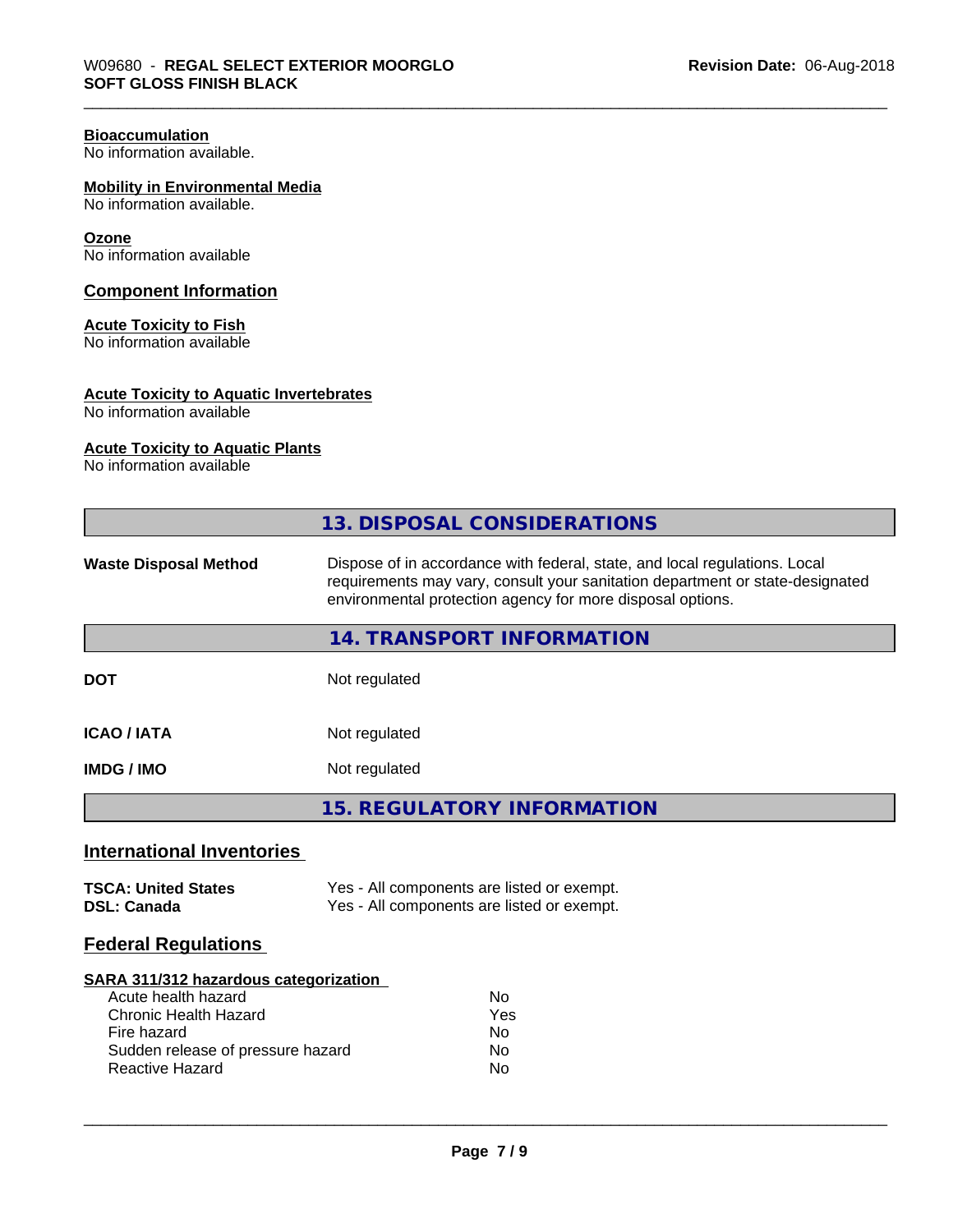#### **SARA 313**

Section 313 of Title III of the Superfund Amendments and Reauthorization Act of 1986 (SARA). This product contains a chemical or chemicals which are subject to the reporting requirements of the Act and Title 40 of the Code of Federal Regulations, Part 372:

| <b>Chemical name</b> | CAS No.   | <u>Weight-%</u> | <b>CERCLA/SARA 313</b>     |
|----------------------|-----------|-----------------|----------------------------|
|                      |           |                 | (de minimis concentration) |
| Zinc oxide           | 1314-13-2 |                 |                            |

#### **Clean Air Act,Section 112 Hazardous Air Pollutants (HAPs) (see 40 CFR 61)**

This product contains the following HAPs:

*None*

#### **US State Regulations**

#### **California Proposition 65**

**AVIMARNING:** Cancer and Reproductive Harm– www.P65warnings.ca.gov

#### **State Right-to-Know**

| <b>Chemical</b><br>name | <br>adulluəcluə<br>шo | Jersev<br><b>New</b> | <b>nsvivania</b> |
|-------------------------|-----------------------|----------------------|------------------|
| $- \cdot$<br>∠inc oxide |                       |                      |                  |
| black<br>arbon.         |                       |                      |                  |

#### **Legend**

X - Listed

#### **16. OTHER INFORMATION**

**HMIS** - **Health:** 1\* **Flammability:** 0 **Reactivity:** 0 **PPE:** -

#### **HMIS Legend**

- 0 Minimal Hazard
- 1 Slight Hazard
- 2 Moderate Hazard
- 3 Serious Hazard
- 4 Severe Hazard
- \* Chronic Hazard

X - Consult your supervisor or S.O.P. for "Special" handling instructions.

*Note: The PPE rating has intentionally been left blank. Choose appropriate PPE that will protect employees from the hazards the material will present under the actual normal conditions of use.*

*Caution: HMISÒ ratings are based on a 0-4 rating scale, with 0 representing minimal hazards or risks, and 4 representing significant hazards or risks. Although HMISÒ ratings are not required on MSDSs under 29 CFR 1910.1200, the preparer, has chosen to provide them. HMISÒ ratings are to be used only in conjunction with a fully implemented HMISÒ program by workers who have received appropriate HMISÒ training. HMISÒ is a registered trade and service mark of the NPCA. HMISÒ materials may be purchased exclusively from J. J. Keller (800) 327-6868.*